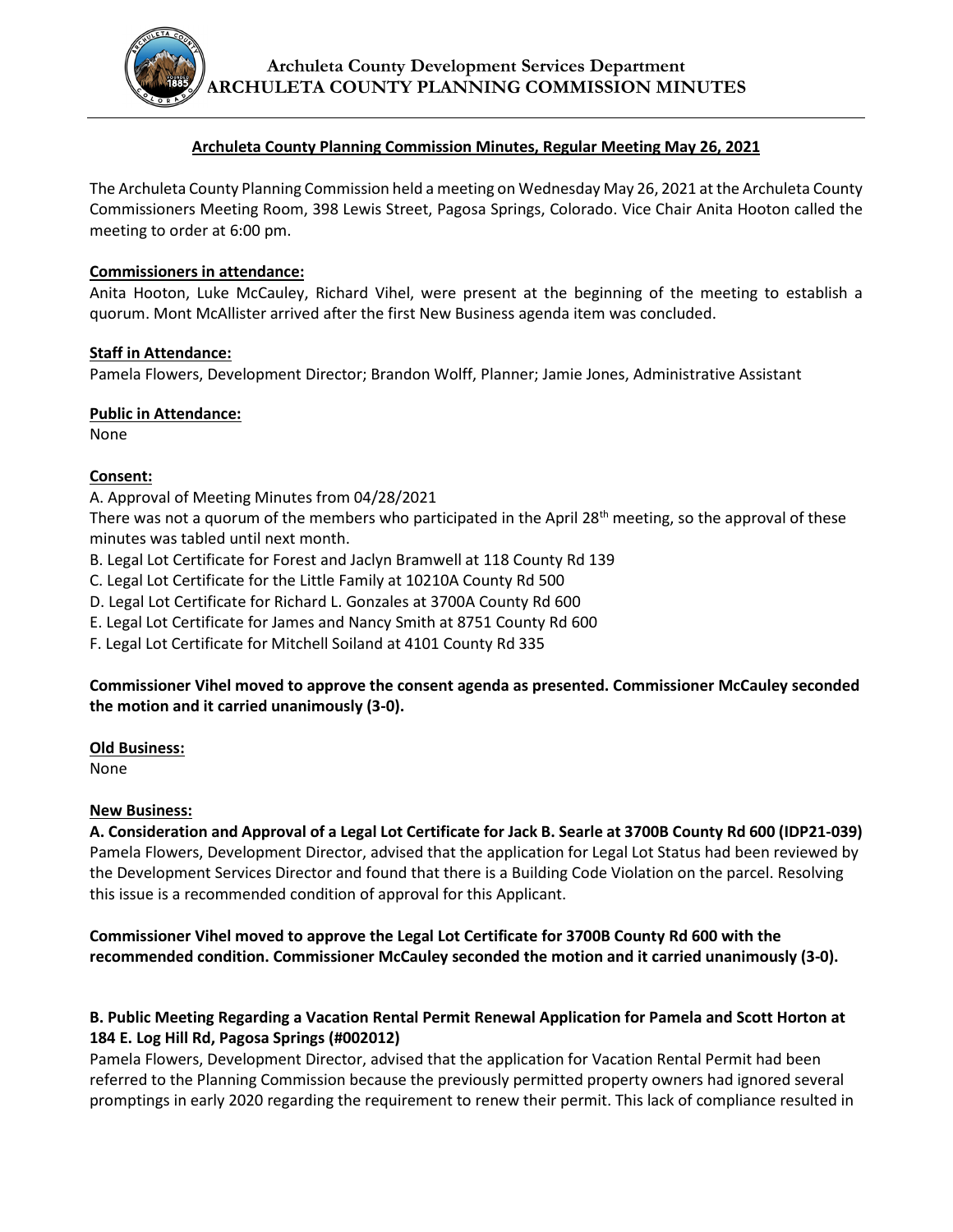the referral to the Planning Commission for approval. Staff recommended one condition limiting the number of bedrooms for the rental to six (6) to align with their septic system permit limits.

**Commissioner McCauley moved to approve the Vacation Rental Permit for Pamela and Scott Horton at 184 E. Log Hill Rd. with the recommended condition. Commissioner Vihel seconded the motion and it carried unanimously (4-0).**

# **C. Public Meeting Regarding a Vacation Rental Permit Renewal Application for Reed Helmly at 2497 Park Ave, Pagosa Springs (#004620)**

Pamela Flowers, Development Director, advised that the application for Vacation Rental Permit had been referred to the Planning Commission because the Applicant had operated this Vacation Rental for over a year without a permit. He had ignored several attempts to contact him and had accumulated over \$18,000 in fines. To become compliant with the Land Use Regulations, the fines would have to be satisfied. The report recommended several options on how to satisfy that requirement via some combination of fines and a period of permit suspension. Additionally, payment of the 200% After-the-Fact permitting fee, proof of sales/lodging taxes paid for 2020, and reconfiguring of bedrooms to comply with the state requirements were needed.

The Applicant presented slides and remarks to the Planning Commission indicating that he had no knowledge of the requirement for a permit and believed previous attempts to contact him were phishing attempts. He argued fines should be reduced to zero.

**Commissioner Vihel moved to approve the Vacation Rental Permit for Reed Helmly at 2497 Park Ave with the following conditions; 1) reconfigure bedrooms to comply with state requirements, 2) submit proof of sales/lodging taxes paid for 2020, 3) payment of the 200% After-the-Fact Permitting fee, 4) payment of \$9,400 in fines and permit suspension from 4/21/21 to 10/21/21.**

**Commissioner McAllister seconded the motion and it carried unanimously (4-0).**

# **D. Public Hearing of Visionary Broadband Board Conditional Use Permit for a Broadband Tower in Arboles (PLN21-032)**

Pamela Flowers, Development Director, advised the Visionary Broadband, represented by M&M Construction Services, had applied for a Commercial Mobile Radio Systems (CMRS) Board Conditional Use Permit to install a 50' self-supporting lattice tower on a parcel at 860 County Rd 973 in Arboles, which is zoned Agricultural Ranching. She explained that the tower would also require an administrative variance to exceed the height restriction of 40' in the zoning district.

Vice Chair Hooton opened the floor for public comment for or against the Permit. One member of the public expressed concern about the risk of lightning strike to the tower. The Applicant was not present to respond.

Vice Chair Hooton closed the floor for public comment for or against the Permit.

**Commissioner McCauley moved to recommend approval of the Board Conditional Use Permit with the condition of an approved administrative variance and the added condition for proper lightning prevention on the tower. Commissioner McAllister seconded the motion and it carried unanimously (4-0).**

**Member Comments:** None